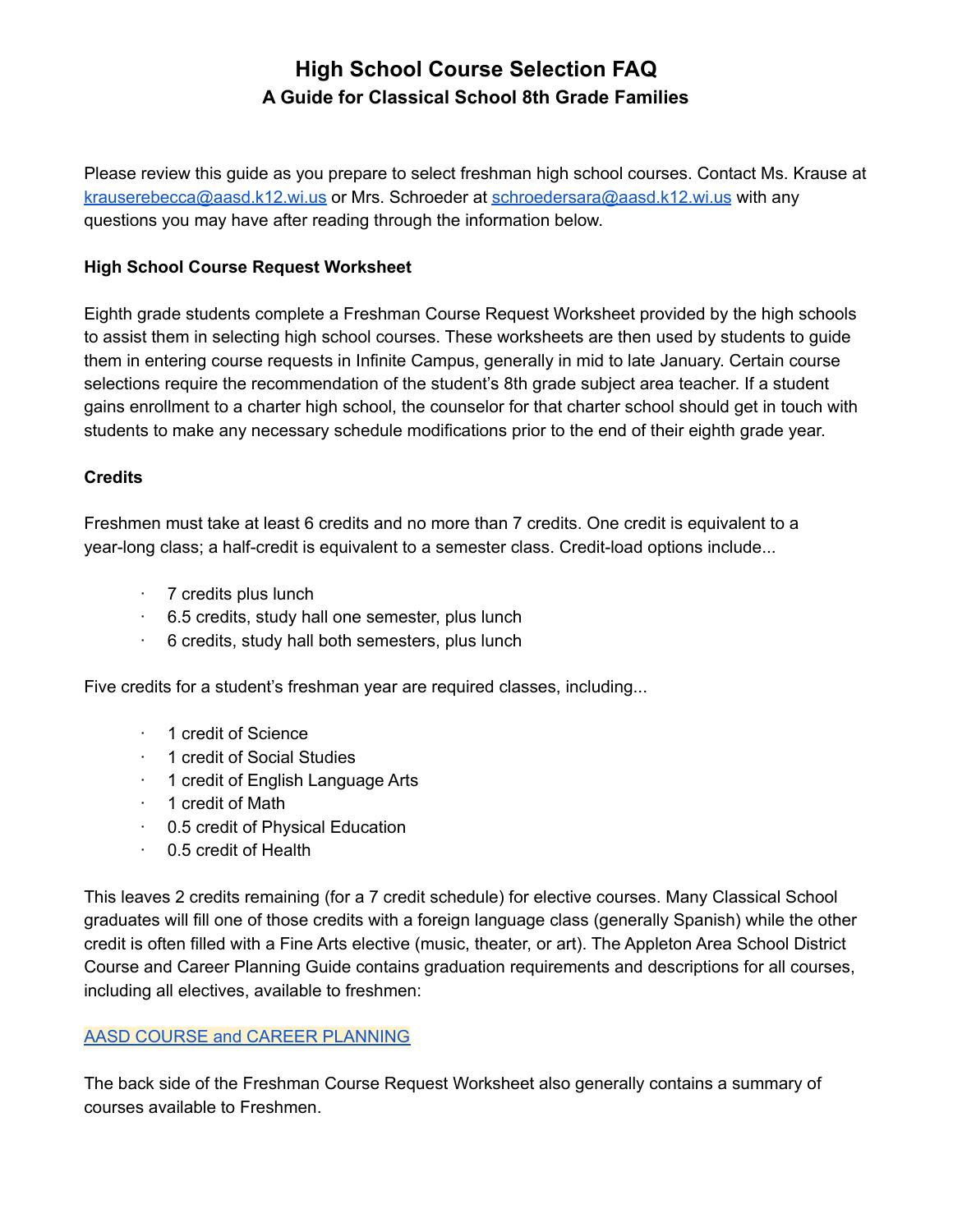## **Summer School**

If a student would like to take more than 7 credits their freshman year, online summer school through Appleton eSchool is an option to create some scheduling flexibility. Students may take a semester course online the summer prior to their freshman year. The two most popular online freshman courses are Health and Semester 1 of Civics. Students opting to take one of those required courses online during the summer will create a half-credit opening in their freshman-year schedule. That half-credit opening may then be filled with another half-credit elective or a study hall. The list of summer online courses is typically available in January on Appleton eSchool's website.

## <https://appletoneschool.org/summer-interim/>

# **NOTE: Registration begins in March (check Appleton eSchool's website for exact date). Popular classes often reach capacity on the first day of registration**.

## **Science**

One credit of science is required for freshmen. That credit is recommended by the high schools to be filled with Biology. See the science sequence in the Course and Career Planning Guide for more information.

## **Social Studies**

Civics is the required social studies course for freshmen. While there are no other social studies options available to freshmen, summer school through Appleton eSchool may provide some scheduling flexibility. It may be possible for a student to accomplish completion of this credit in a few different ways:

- · Semester 1 & 2 Civics in school during freshman year
- · Semester 1 Civics online during summer prior to freshman year and Semester 2 Civics in school during freshman year
- · Semester 1 Civics online during summer prior to freshman year and Semester 2 Civics online summer prior to sophomore year

If not taking Civics in school both semesters freshman year, please note the desired course scheduling option on the course request worksheet. NOTE: If choosing an option including one or more semesters of Civics online, you will still need to register for the Appleton eSchool class separately when registration opens (see *Summer School* section above).

# **English Language Arts (ELA)**

Freshmen must choose from two ELA courses. One course is considered more rigorous by the high schools though the course typically only includes one additional writing assignment. The majority of Classical School graduates choose the more rigorous option. A recommendation of which class to select will be provided for each student by their Classical School English teacher.